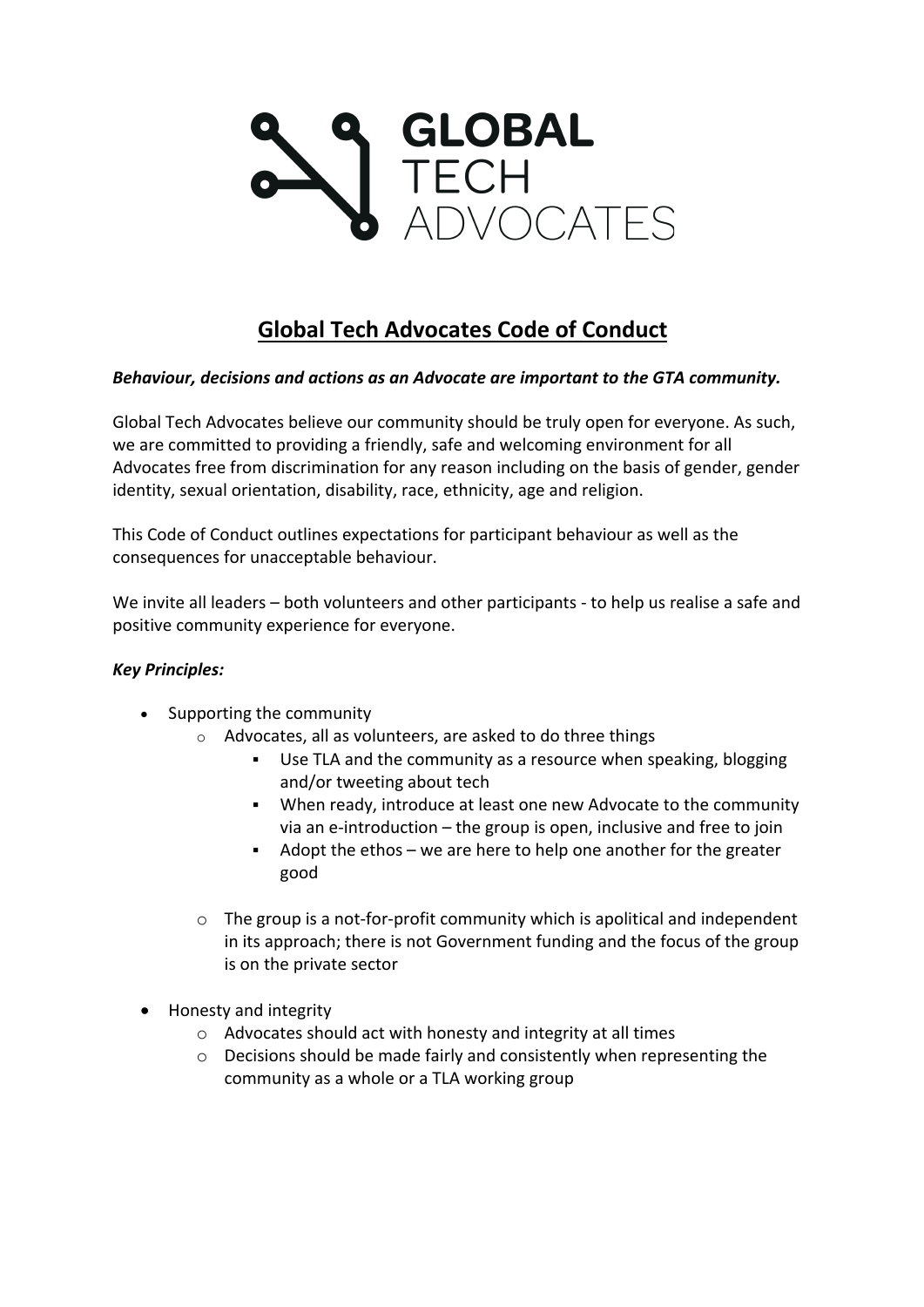- Respect for others
	- o Advocates should never discriminate against anyone and treat fellow Advocates and members of the ecosystem with respect and dignity regardless of race, age, religion, gender, sexual orientation, disability or political affiliation
	- o Advocates should not put other Advocates under unnecessary pressure and in no circumstances should there be any type of harassment or vicitimisation
- Accountability
	- $\circ$  Advocates who commit to supporting working groups, meetings and events should do so and avoid being a 'no show' or requiring someone else to step in with little notice to handle or manage a situation
	- o Advocates should show a respect for property, venue or facility when attending a TLA or TLA working group event
- Representing the TLA community
	- $\circ$  Advocates should present themselves in a way that brings credit to the TLA community
- Leadership
	- o Advocates can set a good example for fellow Advocates through promotion of these principles and having a mindset to consistently treat others with respect and dignity

#### *Expected Behaviour*

- Be considerate, respectful and collaborative
- Refrain from demeaning, discriminatory or harassing behaviour and speech.
- Be mindful of your surroundings and of your fellow Advocates, as they may have a different level of comfort with respect to language and personal space.
- Alert a TLA group leader if you notice a dangerous situation or someone in distress.

#### *Unacceptable Behaviour*

Unacceptable behaviours include: intimidating, harassing, abusive, discriminatory, derogatory or demeaning conduct; some event venues are shared with members of the public, so please be respectful to all patrons of these locations.

Harassment includes: offensive verbal comments including as related to gender, gender identity, sexual orientation, race, ethnicity, religion, age or disability; inappropriate use of nudity and/or sexual images in public spaces (including presentation slides); deliberate intimidation, stalking or following; harassing photography or recording; sustained disruption of talks or other events; inappropriate physical contact, and unwelcome sexual attention.